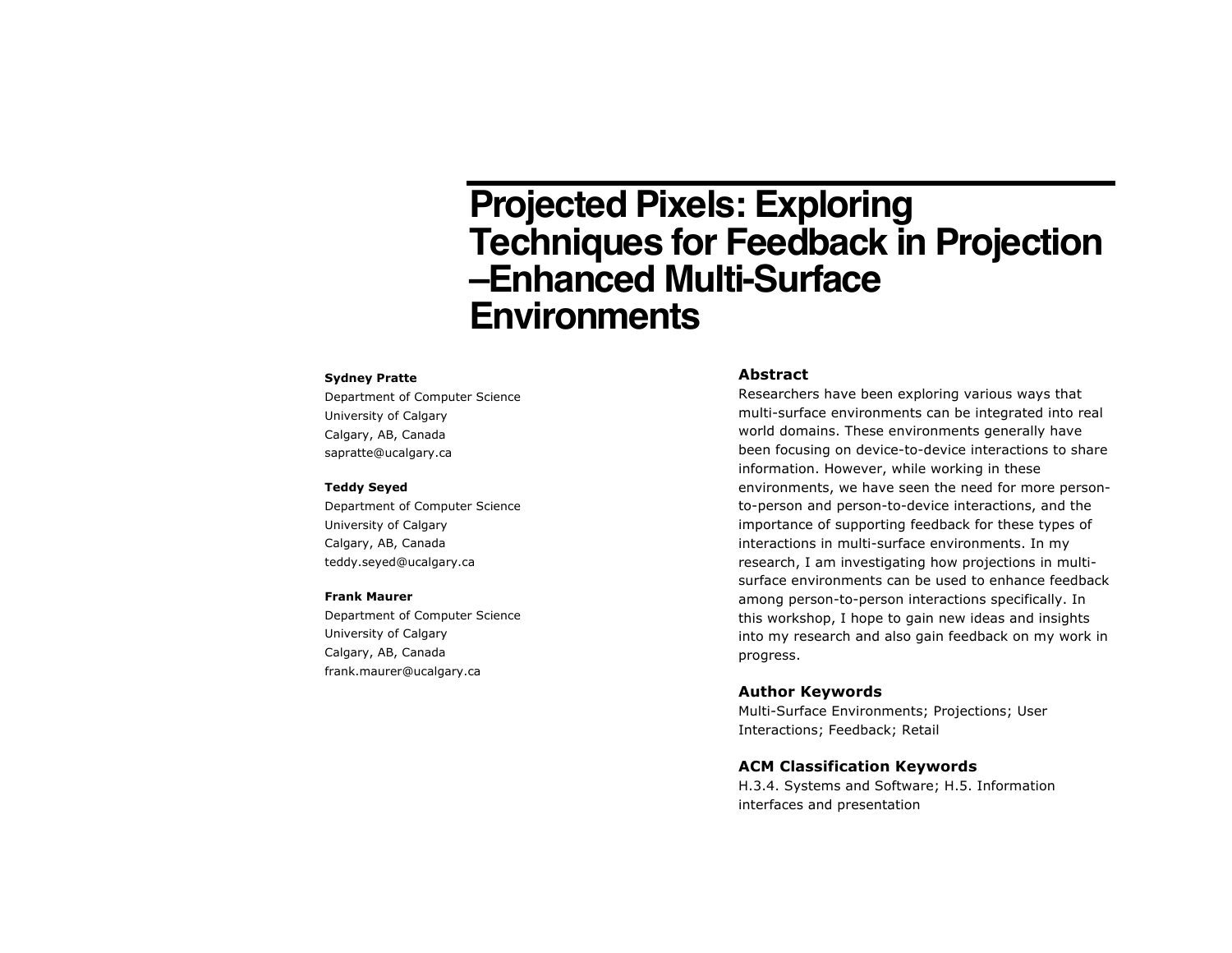## **Interest and Experiences**

Multi-surface environments are environments with a variety of different devices, such as tablets and digital tabletops, that are spatially-aware [1]. Researchers have been exploring how to incorporate multi-surface environments into different domains. The majority of the research that I have experience in involves designing and supporting collaborative workspaces using multi-surface environments.

My first experience with multi-surface environments, involved working as an undergraduate research assistant on a collaborative multi-surface environment for emergency response planning. In emergency response planning, different information and protocols needs to be shared quickly and effectively between personnel with different backgrounds and domain expertise [2]. Our research looked into ways in which different information sources can be shared and viewed between public and private devices through spatial interactions in the environment [2].

Following this work, I then began exploring collaborative workspaces for retail environments. Collaborating with a local industry partner, the goals of this research was to utilize customer's personal devices in a retail store that was spatially aware, and explore private and public interactions with devices and people in the environment [3]. We developed a multi- surface environment for the retail space to investigate tasks that are common for retail customers, such as browsing for product information, requesting product information from a device or retail associate, or product purchasing [3].

My experience in applying numerous multi-surface environments to these very different domains has shown significant value in multi-device collaboration and data sharing, both of which are very important in the design of various real world applications. These

experiences thus far have fueled my interest in multisurface environments.

# **Open Research Issues**

The focus of my previous research was device-to-device feedback to support collaboration and the sharing of information. However, as we explored the emergency response and retail domains, we saw that person-toperson and person-to-device interactions were extremely important. Furthermore, it also became extremely apparent that feedback was both necessary and needed to be intuitive.

For example, in emergency response environments, due to the critical demands of an emergency situation, personnel need to be able to communicate quick and efficiently. Additionally, large amounts of information need to be processed by personnel quickly, and typically they need to be notified. As a result, personto-person and person-to-device feedback is very important in multi-surface environments in this domain. In retail especially, an argument can be made that person-to-person and person-to-device feedback is more important than device-to-device. Retailers need to be able to grab the attention of customers in order to share information (for example, advertisements or product locations), or a customer may need to notify an employee for product help or other questions.

From this, research questions arise on how to provide meaningful feedback in multi-surface environments. Specifically, I have begun looking at how we can provide feedback with projection-enhanced multisurface environments. Projections can provide a means of feedback in such environments, however, the context of providing feedback in scenarios such as retail